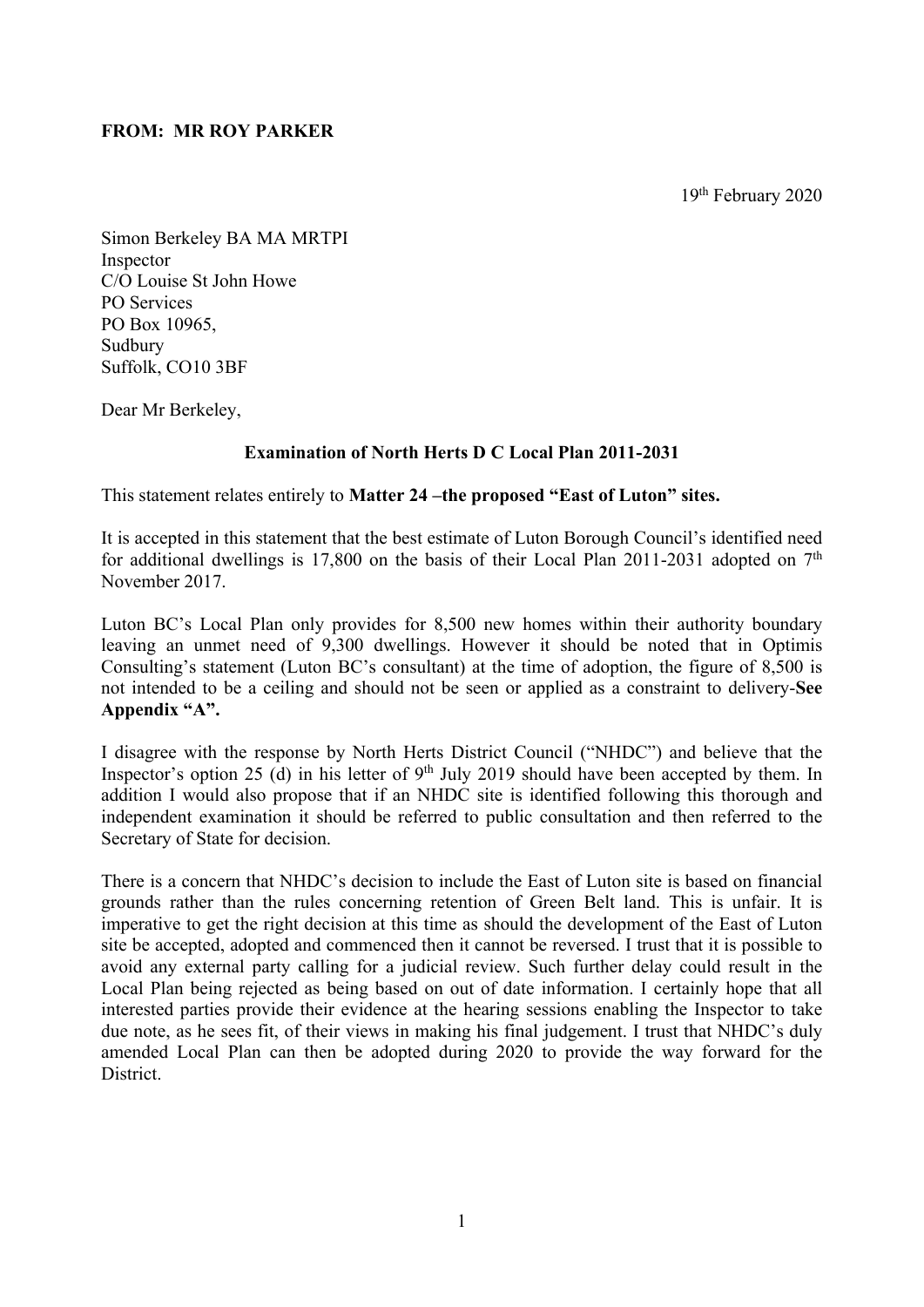With regard specifically to the MIQs raised in Matters 24(a) to (e) I have the following **major**  comments:

- 1. "Luton HMA Growth Options Study 2016,Appendix 1 EXAM 41 SP1 Amendment", as per HOU7, states that 7,350 of their unmet housing needs will be delivered by Central Bedfordshire through a combination of sites listed totaling some 8,662 -8685 dwellings. This shows as having been updated onto Central Bedfordshire's website on 21<sup>st</sup> November 2019 and the document is dated August 2019 - see **Appendix "B".** This is Central Bedfordshire's latest plan and their analysis includes 4,818 under policy SA5 for North Houghton Regis. Whilst this location is within the Luton HMA the contribution from this source is not included in Table 1 of the Luton HMA Growth Options study-see **Appendix "E"**. Why isn't it included in Table 1 because this makes a significant difference and its' omission is surely capable of misrepresentation. Therefore adding this location to Table 1 increases the figures of net capacity to year 2031 from 25,943 to 30,761 and the net capacity to year 2035 from 39,761 to 44,579. This North Houghton Regis strategic site within Central Beds was granted Outline Planning Permission for up to 5,150 dwellings in Site1 on  $2<sup>nd</sup>$  June 2014 and on  $18<sup>th</sup>$  November 2015 a Hybrid Planning Permission was granted for Site2 for up to 1,850 dwellings –**see Appendix "C".** I am informed by Central Beds planning that at the moment no reserved matters permissions have been approved for the 5,150 dwellings in Site 1 but on Site 2 reserved matters permissions have been granted on 1,547 dwellings. Of these 37 dwellings have been completed, 96 are under construction and the rest not yet started – **See Appendix "D".** There is nothing in this email indicating that reserved matters permissions will not be granted in due course for the rest of the development.
- 2. **The effect of point 1 above is that with 4,800 dwellings arising from development in progress at North Houghton Regis there is only 2,550 other dwellings to be found from other locations in Table 1 to meet Central Bedfordshire's commitment of 7,350 dwellings towards Luton's unmet needs. Also more importantly the 4,800 dwellings is 52% of the total unmet needs of Luton's 9,300 requirement and has not featured in NHDC's Paper C, which is a major point and potential misrepresentation of the overall position.**
- 3. In the above Luton HMA Growth Options Study page 1 "Background" clause 1.5 it incorrectly states that The Luton HMA comprises Luton, Central Beds, NHDC and Aylesbury Vale. It fails to include St. Albans District in which L27 Harpenden is located. This site is classed as High for both deliverability and viability for 669 dwellings. Harpenden is close to Luton and has good public transport links to Luton by both bus and train.
- 4. In comparison with Table 1 of the above study it should be noted that the sites in point 1 above contributing to Central Beds 7,350 dwellings do not include the 2 Butterfield sites, which are effectively part of Luton and of all sites have the strongest links to Luton. L23 Butterfield South for 330 dwellings would actually appear on the maps to be within Luton Borough Council's own authority rather than in the Luton HMA. This should have been added to Luton's own provision of housing in their district increasing it from 8,500 to 8,800 and thus reducing its' unmet needs to 9,000. L21 Butterfield North for 900 dwellings to 2031 and another 305 in the following 4 years to 2035 is attached to Luton but in Central Beds. Both these sites totaling 1,200 dwellings to 2031 and a further 305 up to 2035 have at least the same deliverability and viability as the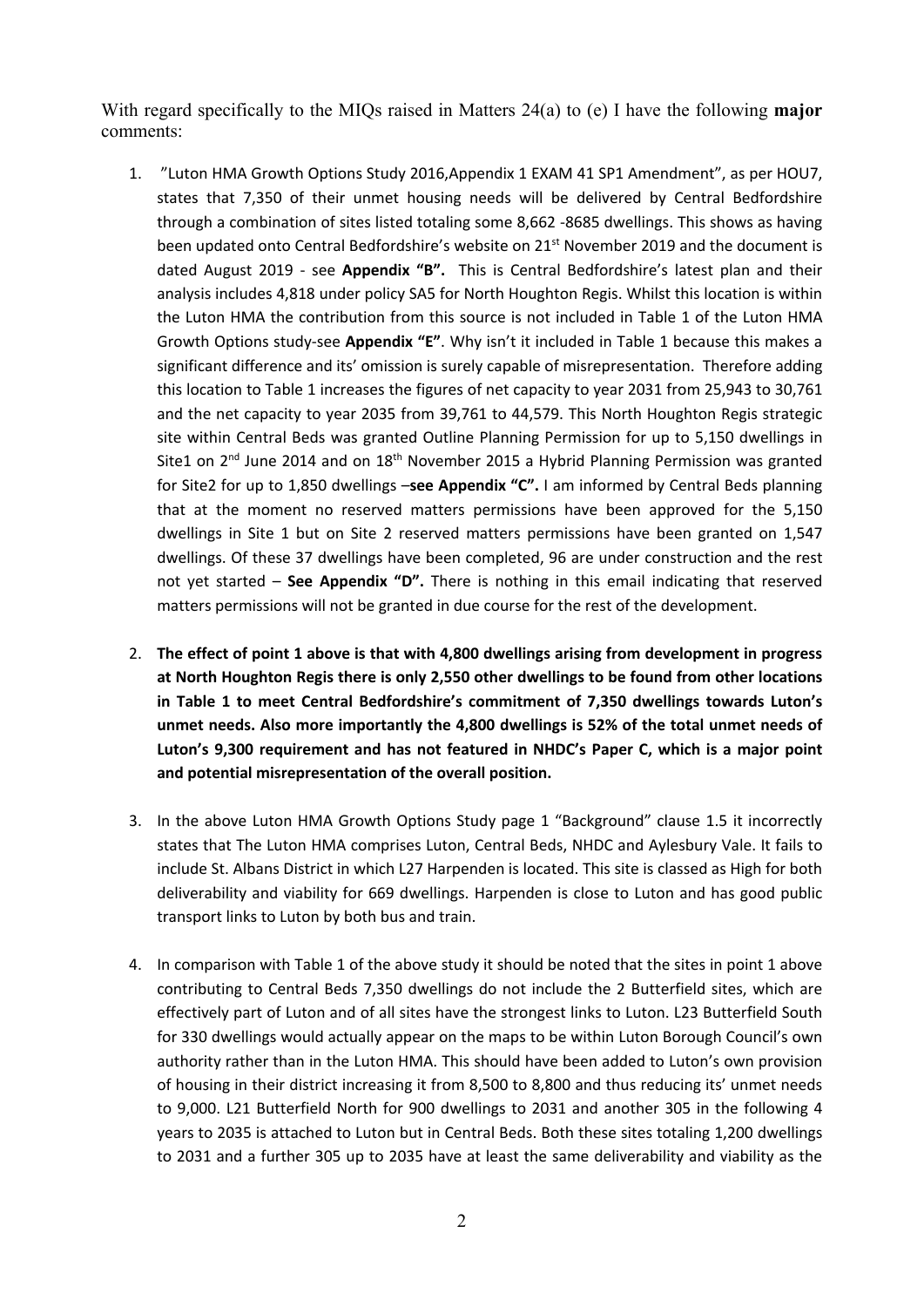East of Luton sites and because of their location should be a preferred choice to East of Luton because they are actually in Luton.

# 5. **The effect of points 1, & 4 above is to reduce Luton's unmet needs from 9,300 to just 3,300 (9,300-4,800--300-900)**

| <b>Site</b>     |                                 | <b>Net Capacity</b> | <b>Additional</b> |
|-----------------|---------------------------------|---------------------|-------------------|
| Reference       | <b>Site Name</b>                | to 2031             | To 2035           |
| SA <sub>1</sub> | North of Luton                  | 2,100               | 900               |
| HAS04           | Luton Road, Barton              | 168                 |                   |
| <b>HAS05</b>    | East of Barton                  | 498                 |                   |
| HAS07           | <b>Caddington Park</b>          | 66                  |                   |
| HAS09           | Chapel Farm Chalton             | 54                  |                   |
| <b>HAS20</b>    | West of station, Harlington     | 435                 |                   |
| <b>HAS21</b>    | West of Sundon Rd, Harlington   | 154                 |                   |
| HAS24           | South West of A5, Hockliffe     | 77                  |                   |
| HAS25           | Leighton Rd, Hockliffe          | 14-23               |                   |
| <b>HAS26</b>    | A5 Watling Stree, Hockliffe     | $27 - 41$           |                   |
| <b>HAS49</b>    | East of Leighton Rd, Toddington | 92                  |                   |
| <b>HAS50</b>    | Alma Farm, Toddington           | <u>159</u>          |                   |
|                 | <b>TOTAL</b>                    | 3,844-3,867         |                   |

6. Central Beds contribution to Luton's unmet needs as shown in Appendix "B" under EXAM 41 amendments also offers the following sites to assist Luton's unmet needs:

- 7. **Therefore with points 1, 4 & 6 there are already adequate sites available from Central Beds to meet Luton's unmet needs without reference to East of Luton. In fact certain of the above could be replaced by nearer sites in Harpenden (L27) for 669 dwellings and M1 J10 ( L26) for 900 dwellings with this last site having 0% effect of relatively strong contribution to Green Belt. These 2 sites would reduce the balance of 3,300 dwellings per point 5 above to just 1,731 with the table in point 6 above covering it by more than twice.**
- 8. Within Table 1 of Luton HMA Growth Options study L24 West of Luton is included and shown as producing 1,500 dwellings up to 2031 with a further 1,000 in the following 4 years to 2035. It is shown as having a total net capacity of 9,884 dwellings. This is not included at all in the 7,350 list in **Appendix "B"**. NHDC seem to argue against including this in the figures but Redrow homes are already building some 300 homes in this location, referred to as "Caddington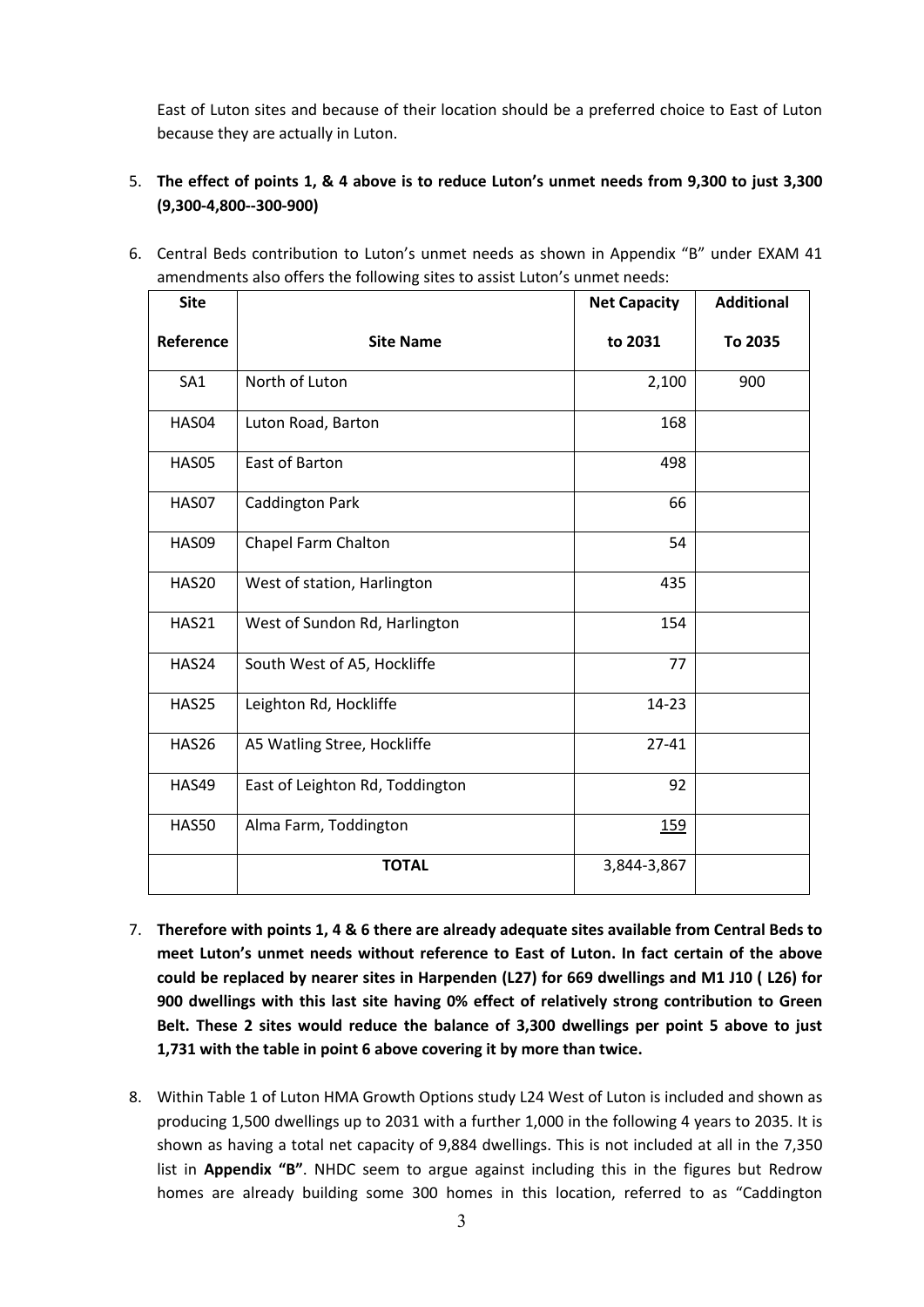Woods", many of which are already occupied. Incidentally in 2015 there was a 68 page detailed proposal to build 5,500 dwellings in this location that was rejected by Luton- see www.bushwood.info/docs/Bushwood-Case.pdf . Redrow's ability to build an attractive development in this area contradicts NHDC's concerns about this location which has easy road links to Luton and a bigger development would allow the communications to even improve.

- 9. There is already acknowledgement by NHDC that it cannot meet its' dwelling targets within the period to 2031 because of the progress on adoption of its' local plan. This is possibly the same situation for Central Beds. It is interesting to note that in the following 4 years to 2035 the estimated net capacity for dwellings within the Luton HMA increases by 13,818 as per Table1 and therefore if the timetable has slipped from 2031 there is certainly no case for the East of Luton development.
- 10. NHDC states in Paper C paragraph 23 that their contribution to Luton's unmet needs will be 1,950 homes or it will be nothing. It is still presenting the possibility that by year 2031 the East of Luton development would be completed for 2,100 homes. The trajectory presenting this is dated  $1<sup>st</sup>$  April 2017 and is probably 3 years out of date and effectively now overstated by 600 dwellings. **However NHDC have not acknowledged this specifically in ED178 Updated 5 year housing supply. Their Paper C cast doubts on Central Beds projections whereas their own are woefully short only producing 2,500 dwellings in the 8 years ended 31st March 2019. I suggest NHDC should concentrate on their performance rather than being critical of Central Beds. Central Beds clearly allocated North Houghton Regis to meet Luton's unmet needs, as evidenced in Appendix "B", and it is not appropriate for NHDC to challenge that. Central Beds planning permission position on North Houghton Regis is years ahead of any possible on East of Luton, which at this stage has none.**

# **Conclusions on Matter 24 of the Inspector's MIQs based on the above information**

- **Ref: 24.1 (a)** The study does not clearly provide a comparative assessment of the options in the main text as it omits the North Houghton Regis contribution of 4,818 towards Luton's unmet needs. We find this contribution clearly shown in the Appendices to HOU7 and the update in August 2019 is attached as **Appendix "B"**.
- **REF: 24.1 (b)** I completely disagree with the Council's conclusion as it has not taken account of:
	- (i) Central Beds proposals for meeting Luton's unmet needs with inclusion of North Houghton Regis site (4,818 dwellings)
	- (ii) Central Beds proposals to contribute towards Luton's unmet with other sites with capacity for 3,844-3,867 dwellings (see point 6 above)
	- (iii) L27 Harpenden for 669 dwellings (see point 3 above)
	- (iv) L23 Butterfield South, which is in Luton BC, 330 dwellings (see point 4 above)
	- (v) L21 Butterfield North, which is the closest site to Luton, 900 dwellings to 2031 plus another 305 in the following 4 years (see point 4 above)
	- (vi) L26 M1 J10, which is effectively part of Luton, with 900 dwellings with insignificant effect on Green Belt